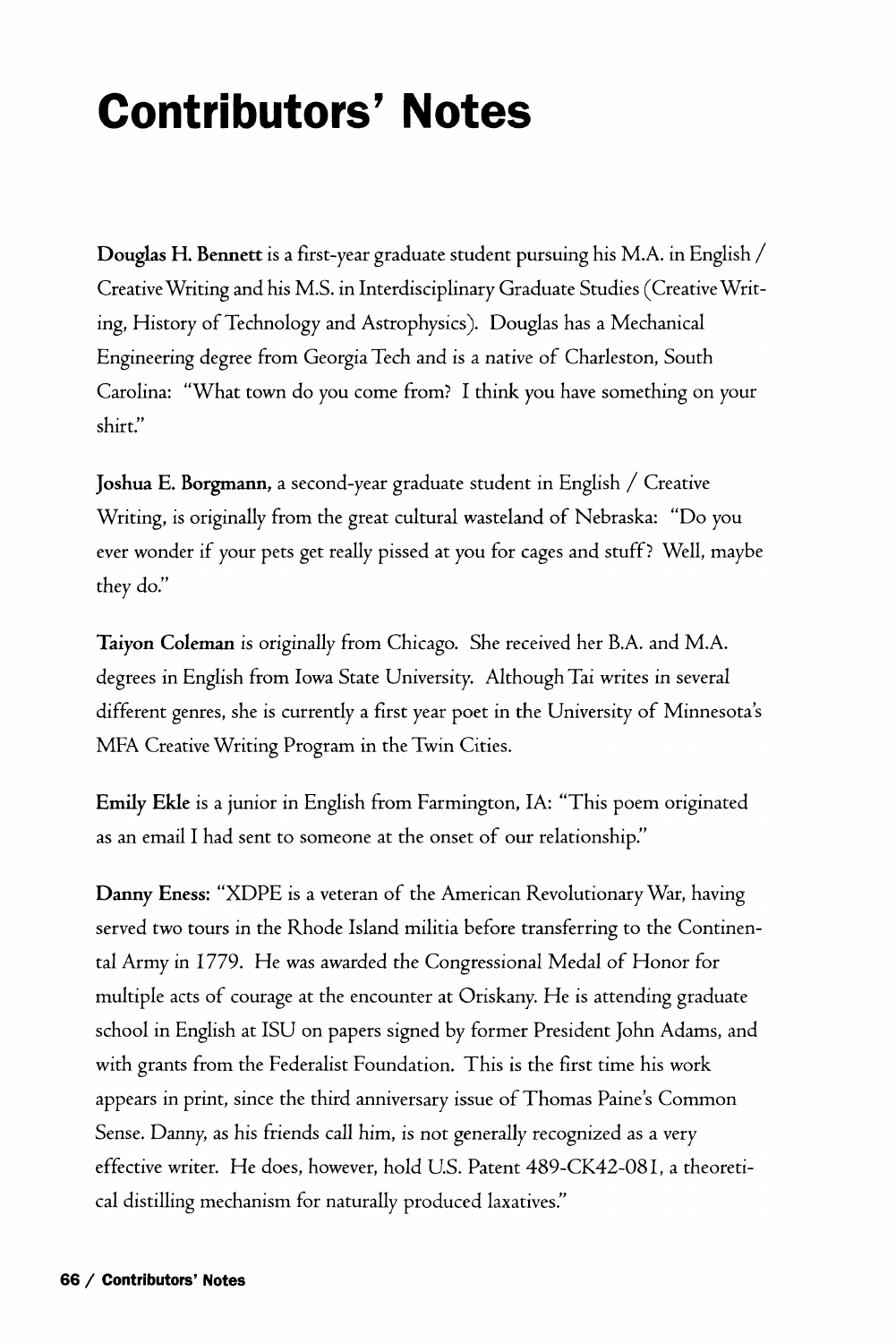**Stephen Finders** is a graduate student in Fine Arts.

**Carissa Gavin** is a freshman in Pre-Architecture, from Dubuque, Iowa: "No pertinent information about me, just a college student who spends most of my time in the studio, and wishing that Physics didn't exist."

**Megan Helmers** is a second-year student who has wisely avoided declaring a major—so far. She is from Sibley, Iowa: "The sand in this photo is actually gravel, waiting to be spread around the sandpit in my tiny hometown. The way it was piled made me think of cliché desert scenes you see in movies, so I had a friend stagger up the 'sand dune' and collapse. I thought it humorous that I was able to take a desert scene photograph in Northwest Iowa,"

**Jen Hirt** is a first-year graduate student in English / Creative Writing. She grew up in Valley City, Ohio and earned a B.A. from Hiram College: "His Best Haiku From Sixth Grade" is based on this boy who would take my papers from the trash and save them. In high school, he anonymously sent me pieces of those old papers, as a sign of his love. I later found out he had volumes of angstful love poems about how I did not know he even existed. So my idea was to show the poem behind the poem—all the dangerous thoughts left unsaid when a crush turns into obsession."

**Audrae Jones:** "in 75 words or less: acquaintance, androgyne, antique junk collector, best friend, bibliophile, chauffeur, computer geek, counselor, daughter, financier, flirt, folk artist, graduate student, in-house medic, maintenance engineer, maniac, mediator, misguided genius, mother (twice), movie buff, optimist, pessimist, pet owner, purchasing agent, quirky hippie-chick, significant other, sister, teacher, woman, writer, youth hockey fan, and zen therapist. She's often deluded, but more often enchanted. She's terminally curious, perpetually passionate, and secretly suspects that she's addicted to sleep-deprivation."

**Christine Kieltyka** *is* a first-year M.A. student in English / Creative Writing who lives in Story City, Iowa with her son, two dogs, and two cats. These works appear in her chapbook, *A Clear Blue Stream.*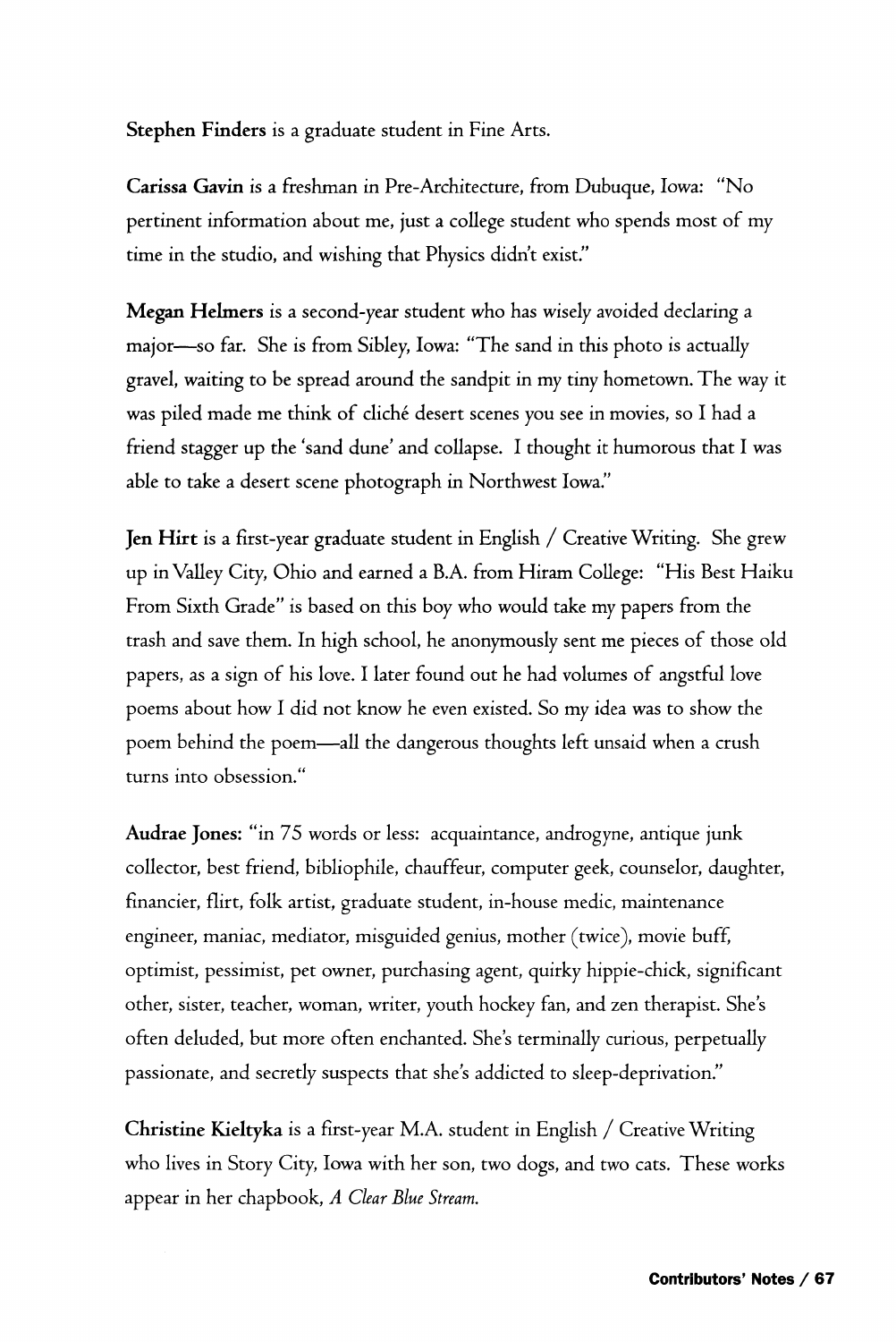**Barbara F. King,** from Cedar Falls, Iowa, is a senior in Horticulture emphasizing Fruit and Vegetable Production and Management: "This is for Bibbins. Thanks for everything...lentils to lexicons."

**Joe McGann** has declined to defend himself. He is, however, from Pekin, Illinois.

**Tarisa AJM. Matsumoto** is a first year English / Creative Writing graduate student from Gardena, California. She is an avid sports fan and participant and spends her time when not writing by caring for her five sea monkeys. She is eager to begin work on her thesis and would like to thank all her fellow grad students who have, in the past two semesters, broadened her scope of what she can write about and how she can write it.

**Todd Maxfield** is a recurring graduate student in English / Creative Writing and the founder/leader of indie-band Joker's Poem and the owner of Slunk Records. In addition to the reissue of his fiction book *Clover Tent* and his book of poetry, *On Modern Vampirism or Boiling Vampiric Characters in Emily's Stomach,Todd* is working on releasing a spoken word CD titled *Attack of Poem* X. He spends most of his time wrestling professionally under the pseudonym KING TODDO, MASTER OF THE TEXAS DEATHMATCH.

**Stephanie Pearo** is a sophomore *in* Art & Design and Advertising from Minneapolis, Minnesota: "This photograph was taken this winter in the Boundary Waters Canoe Area, Minnesota."

**Solomon Pech** is a senior in Fine Arts and Psychology.

**Andy Segedi,** a second-year graduate student in English / Creative Writing, is from Cleveland, Ohio: "The line 'We're gonna need a bigger boat,' is actually from the film *Jaws*. I don't think I've ever written anything that has a title fitting the piece better than this one. I also don't think I've ever written anything more depressing than this piece. Suffice it to say that I did my homework—if any of my facts are false, that's probably because the situation has worsened since I was doing my research. Have a nice day!"